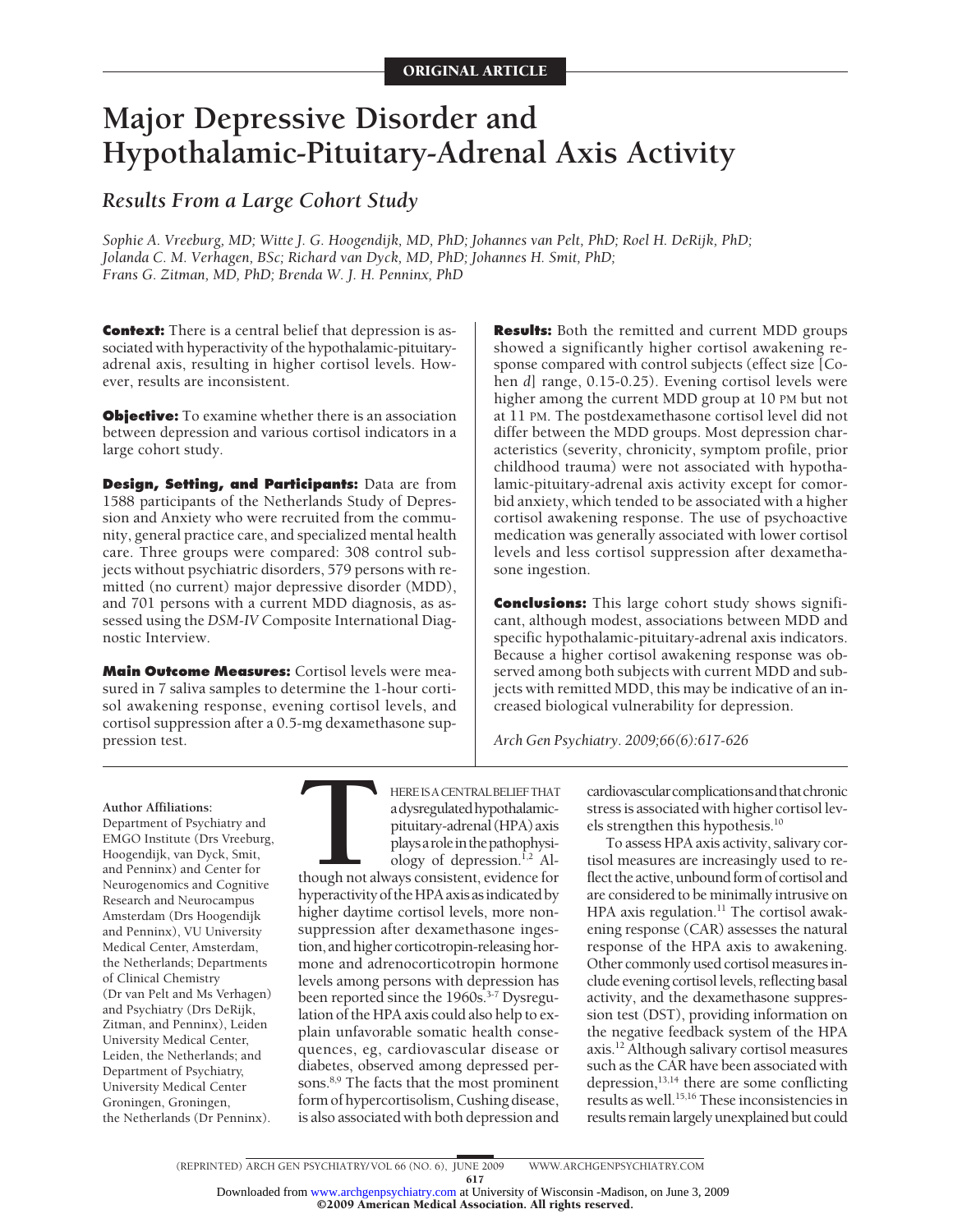be partly owing to the facts that studies differ in adjustment forconfoundingvariables(S.A.V.,W.J.G.H.,J.v.P.,R.H.d.R., R.v.D., J.H.S., F.G.Z., B.W.J.H.P., and Boudewijn P. Kruijtzer, MSc, unpublished data, March 2008) and that study samples differ in terms of type and severity of depression,<sup>1,17,18</sup> use of psychoactive medication, $1,19-21$  comorbidity of anxiety disorders,<sup>22</sup> level of neuroticism,<sup>23</sup> or daily hassles.<sup>24</sup> Higher cortisol levels have most frequently been reported among medicated inpatients with more severe melancholic or psychotic depression,<sup>25,26</sup> but studies in outpatient samples have shown few differences in cortisol levels between depressed and nondepressed persons.17,25,27 Function of the HPA axis has not yet been studied in outpatients while adequately controlling for important covariates and analyzing depression characteristics in a large sample.

Our study among 1588 subjects of the Netherlands Study of Depression and Anxiety is one of the largest studies to examine whether there are differences between depressed subjects and healthy control subjects in various salivary cortisol measures (CAR, evening cortisol level, and cortisol suppression after dexamethasone ingestion), correcting for detailed covariates and additionally analyzing the role of depression characteristics.

#### METHODS

# **STUDY SAMPLE**

Data are from the Netherlands Study of Depression and Anxiety, a large cohort study on the course of depressive and anxiety disorders. In total, 2981 respondents were recruited from the community, general practice care, and specialized mental health care. The study sample included persons with psychopathological findings as well as control subjects without a psychiatric diagnosis. For objectives and methods of the Netherlands Study of Depression and Anxiety, see the article by Penninx et al.28 The research protocol was approved by the ethical committee of participating universities, and all of the respondents provided written informed consent.

To investigate whether cortisol levels were different in depressed vs nondepressed respondents taking into account remission of symptoms, 3 groups were created: control subjects, persons with remitted major depressive disorder (MDD), and persons with current MDD. Control subjects were defined as having no lifetime history of anxiety disorder (panic disorder, generalized anxiety disorder, agoraphobia, or social phobia) or depressive disorder (MDD or dysthymia) as assessed by the *DSM-IV* Composite International Diagnostic Interview (CIDI) version 2.1, no family history of depression, and a score below 14 on the Inventory of Depressive Symptoms (IDS). These criteria fit 413 Netherlands Study of Depression and Anxiety respondents. Persons with remitted MDD had a history of MDD but no diagnosis of MDD in the past 6 months as diagnosed by the CIDI; this included 810 respondents. The third group consisted of 1115 participants with a current diagnosis of MDD, ie, in the past 6 months, as assessed by the CIDI (of whom 802 [71.9%] had been diagnosed with MDD in the past month). We subsequently excluded a total of 22 pregnant or breastfeeding women and 137 participants receiving corticosteroids, leaving an initial sample of 2179 respondents. Of these, 1594 (73.2%) (309 control subjects, 581 subjects with remitted MDD, and 704 subjects with current MDD) returned saliva samples (see later). Respondents on saliva collection did not differ from nonrespondents in sex but were older (age, 44.1 vs 38.2 years, respectively;  $P$ <.001), more educated (12.4 vs 11.6 years of education, respectively; *P*<.001), and less likely to be currently depressed (44.2% vs 57.4%, respectively; *P*.001).

## **SALIVARY CORTISOL MEASUREMENTS**

At the baseline interview, respondents were instructed to collect saliva samples at home on a regular (preferably working) day shortly after the interview, which has been shown to be a reliable and minimally intrusive method to assess the active, unbound form of cortisol.<sup>11</sup> The median time between the interview and saliva sampling was 9.0 days (25th-75th percentile, 4-22 days). Instructions prohibited eating, smoking, drinking, or brushing teeth within 15 minutes. Saliva samples were obtained using Salivettes (Sarstedt AG and Co, Nümbrecht, Germany) at 7 time points. The CAR includes 4 sampling points: at awakening (T1) and at 30 (T2), 45 (T3), and 60 (T4) minutes later. The 2 evening values were collected at 10 PM (T5) and 11 PM (T6). Dexamethasone suppression was measured by cortisol sampling the next morning at awakening (T7) after ingestion of 0.5 mg of dexamethasone directly after the saliva sample was taken at 11:00 PM (T6). Samples were stored in refrigerators and returned by mail. After receipt, Salivettes were centrifuged at 2000*g* for 10 minutes, aliquoted, and stored at −80°C. Cortisol analysis was performed by competitive electrochemiluminescence immunoassay (E170; Roche, Basel, Switzerland) as described by van Aken et al.29 The functional detection limit was 0.07 µg/dL (to convert to nanomoles per liter, multiply by 27.588) and the intra-assay and interassay variability coefficients in the measuring range were less than 10%. Assays were repeated if cortisol levels were very high (>2.90 µg/dL) or very low (<0.04 µg/dL) (n=128). All of the very high samples remained high and the mean of the values was used. In 80% of the very low samples, the repeated cortisol value was within the normal range and used for analysis; otherwise, the mean was used.

Three cortisol indicators were used: the cortisol awakening response, the evening cortisol level, and cortisol suppression on the DST.

#### **Cortisol Awakening Response**

In addition to conducting mixed model analyses (see the "Statistical Analysis" section) using all 4 saliva samples that determine the CAR, we calculated the area under the curve (AUC) with respect to the increase (AUCi) and with respect to the ground ( $AUCg$ ) using the formulas by Pruessner et al.<sup>30</sup> The  $AUCg$  is an estimate of the total cortisol secretion and predicts mean cortisol levels throughout the day, and the AUCi is a measure of the dynamic of the CAR, more related to the sensitivity of the system and emphasizing changes over time.<sup>30-33</sup> If samples were collected outside of a margin of 5 minutes before or after the time protocol, values were assigned missing. In data cleaning, we assigned the 61 cortisol values (of 6274 values) that were more than 2 SDs from the mean (range, 2.03-4.74 µg/dL) as missing. The CAR analyses included all persons with at least 2 valid CAR cortisol values (n=1507; 295 control subjects, 548 subjects with remitted MDD, and 664 subjects with current MDD) because linear mixed model (LMM) analyses can adequately interpolate for missing values. For AUC analyses, at least 3 samples had to be available. For those with  $1$  missing cortisol value ( $n=87$ ), the missing value was imputed using linear regression analyses including information on the available 3 cortisol levels, sex, age, awakening time, and smoking status.

## **Evening Cortisol Level**

Data cleaning excluded cortisol values more than 2 SDs from the mean (1.59 µg/dL for T5, 2.35 µg/dL for T6), excluding 19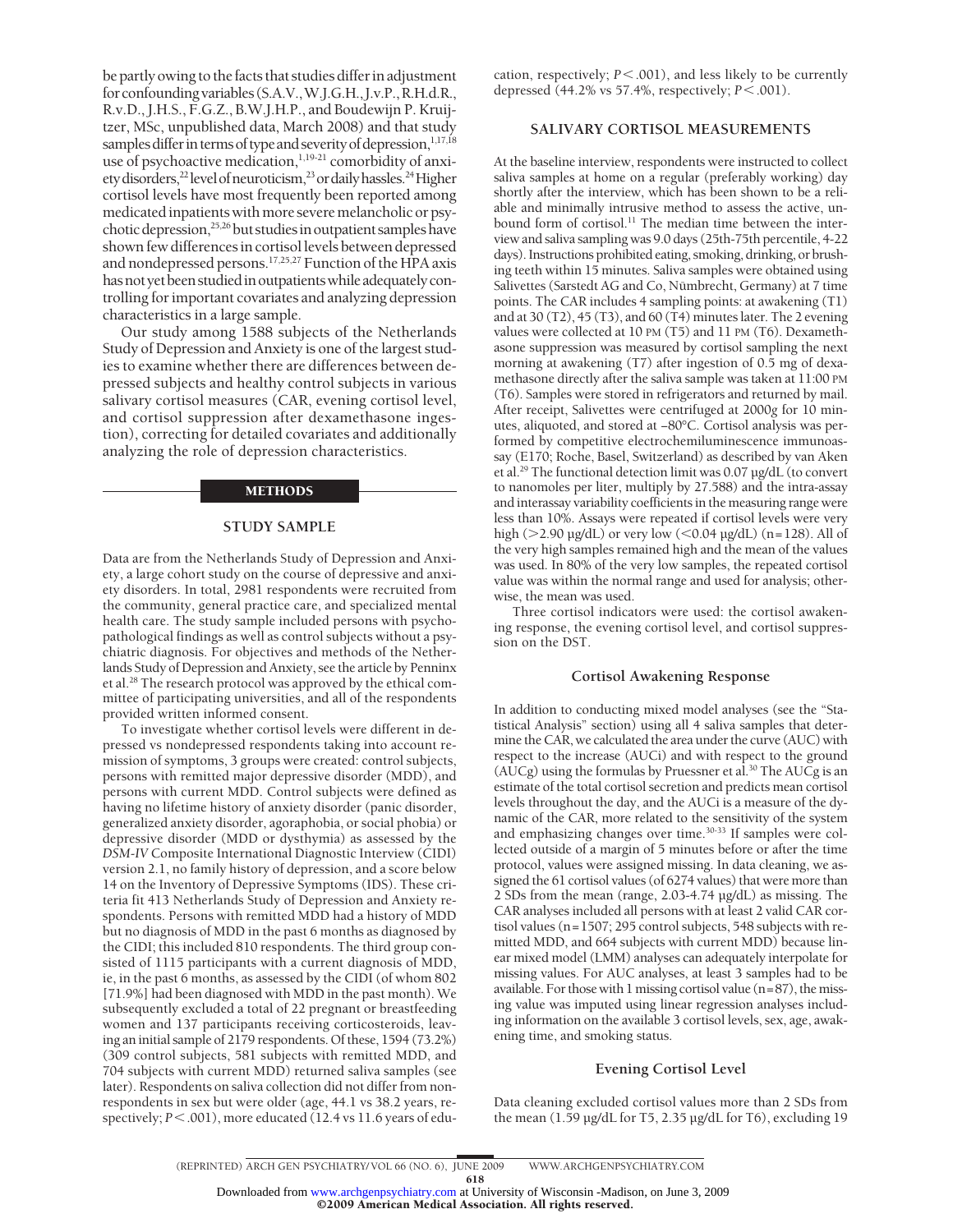of 3135 cortisol values. Ultimately, data from 1579 subjects were available for evening cortisol level analyses (304 control subjects, 575 subjects with remitted MDD, and 700 subjects with current MDD).

#### **Dexamethasone Suppression Test**

Data cleaning was performed by excluding cortisol values more than 2 SDs from the mean for T7 (1.36 µg/dL), designating 12 cortisol values (out of 1532 samples) as missing and leaving 1520 subjects with values for T7. Of these, 1464 subjects (96.3%) (281 control subjects, 529 subjects with remitted MDD, and 654 subjects with current MDD) had taken 0.5 mg of dexamethasone after 11:00 PM on the first sampling day and were available for the DST analyses. In addition to the cortisol level at awakening after dexamethasone ingestion (T7), we used a cortisol suppression ratio: the cortisol value at awakening on the first day (T1) was divided by the cortisol value at awakening the next day (T7) after ingestion of 0.5 mg of dexamethasone the evening before. In addition, to indicate nonsuppressors more clearly, we also used a dichotomized indicator of the T1/T7 ratio, with a ratio below 1.51 (representing 1 SD below the mean) denoting a nonsuppressor.

In sum, 308 control subjects, 579 persons with remitted MDD, and 701 persons with current MDD provided at least 1 usable salivary cortisol variable (CAR, evening cortisol level, or DST result) and constituted the sample for the present analyses.

#### **COVARIATES**

We previously described associations between sociodemographics (sex, age, education, Northern European ancestry), sampling factors (awakening time, work status, weekday, season, sleep duration), and health indicators (smoking, physical activity) on salivary cortisol variables in our study (S.A.V., W.J.G.H., J.v.P., R.H.d.R., R.v.D., J.H.S., F.G.Z., B.W.J.H.P., and Boudewijn P. Kruijtzer, MSc, unpublished data, March 2008). These identified determinants were considered covariates.

Respondents reported time of awakening and working status on the sampling day. Sampling date information was used to categorize weekday vs weekend day, and season was categorized by months with less daylight (October-February) and more daylight (March-September). The average sleep duration during the last 4 weeks was dichotomized as 6 or fewer hours per night vs more than 6 hours per night, and smoking status was dichotomized as current smoker vs nonsmoker. Physical activity was assessed using the International Physical Activity Questionnaire<sup>34</sup> and expressed as activity per  $1000$  MET-minutes (metabolic equivalent of number of calories spent per minute) per week.

#### **DEPRESSION CHARACTERISTICS**

In post hoc analyses, several characteristics were explored to evaluate their potential differentiating effect on HPA axis activity. Chronicity of symptoms was considered present when in the past 5 years at least 24 months of depressive symptoms were reported as assessed by the Life Chart method.<sup>35</sup> The occurrence of suicide attempts in the past was examined using the Scale for Suicide Ideation.<sup>36</sup> Comorbid anxiety disorder was assessed through the CIDI and was considered present when panic disorder, generalized anxiety disorder, agoraphobia, or social phobia was diagnosed in the past 6 months. The total score on the 30-item self-report version of the IDS<sup>37</sup> was used as an indicator of depression severity. To analyze whether subtypes of depression exhibit differences in HPA axis activity, atypical and melancholic features were defined using specific IDS items. The atypical subtype was defined according to Novick et al38 based on *DSM-IV* criteria as having mood reactivity and at least 3 of the following: hyperphagia, hypersomnia, leaden paralysis, and interpersonal rejection sensitivity. The melancholic subtype was defined as lacking mood reactivity and loss of pleasure with at least 3 of the following: distinct quality of mood, mood worsening in the morning, early morning awakening, psychomotor retardation, significant anorexia or weight loss, and excessive guilt. The episode was assessed as first or recurrent during the CIDI. Using the World Health Organization Anatomical Therapeutic Chemical classification,<sup>39</sup> psychoactive medication was categorized into antidepressants (tricyclic antidepressants [N06AA], selective serotonin reuptake inhibitors [N06AB], and other antidepressants [N06AF, N06AG, N06AX]) and benzodiazepines (N03AE, N05BA, N05CD, N05CF). Neuroticism was measured with the 12-item subscale of the NEO 5-Factor Inventory,<sup>40</sup> with scores ranging from 0 (low neuroticism) to 48 (high neuroticism). Experience of daily hassles was measured with the 20-item Daily Hassles Questionnaire,<sup>41</sup> rating the experience of health, family, friends, and environment hassles on a total scale from 0 (no hassles) to 60 (many hassles). Finally, to examine the role of earlier childhood trauma, we constructed a cumulative childhood trauma index using the Netherlands Mental Health Survey and Incidence Study childhood trauma interview.42 This summarizes the frequency of 4 reported traumas—emotional neglect, psychological abuse, physical abuse, and sexual abuse—before age 16 years, resulting in an index score between 0 and 8.

### **STATISTICAL ANALYSIS**

All of the cortisol values showed normal distributions except for the cortisol suppression ratio, which was log transformed for analyses. Baseline characteristics of the 3 MDD groups were compared using  $\chi^2$  and analysis of variance statistics. To analyze differences in CAR across groups, analyses of covariance with AUCi and AUCg were conducted. In addition, random coefficient analysis of the 4 morning cortisol data points was performed using LMM analyses. This keeps original values on all of the 4 data points, can accommodate for incomplete cases, and takes correlation between repeated data into account.<sup>43</sup> The MDD group, time point (T1, T2, T3, or T4), and all of the covariates were entered as fixed factors, subjects were treated as a random effect, and a random intercept was estimated. To examine whether the course of cortisol level after awakening was different across groups, we added an MDD group  $\times$  time interaction term. Analyses of covariance were used to examine differences across MDD groups in evening cortisol level (cortisol level at 10 PM and 11 PM) and cortisol suppression after dexamethasone ingestion (cortisol at T7 and the log ratio of T1/ T7). A multivariable logistic regression analysis examined MDD group status on the dichotomous DST nonsuppression indicator. Additional analyses among depressed subjects were performed to evaluate the role of depression characteristics using multivariable linear regression analyses and LMM analyses. For significant findings, effect sizes were calculated with Cohen *d*. 44 All of the analyses were conducted using SPSS version 15.0 statistical software (SPSS Inc, Chicago, Illinois).

#### RESULTS

Characteristics across MDD groups are presented in **Table 1**. Subjects with remitted or current MDD were more often female, younger, less educated, less likely to work, more likely to sleep fewer hours, and more likely to smoke. Subjects with current MDD had the least fa-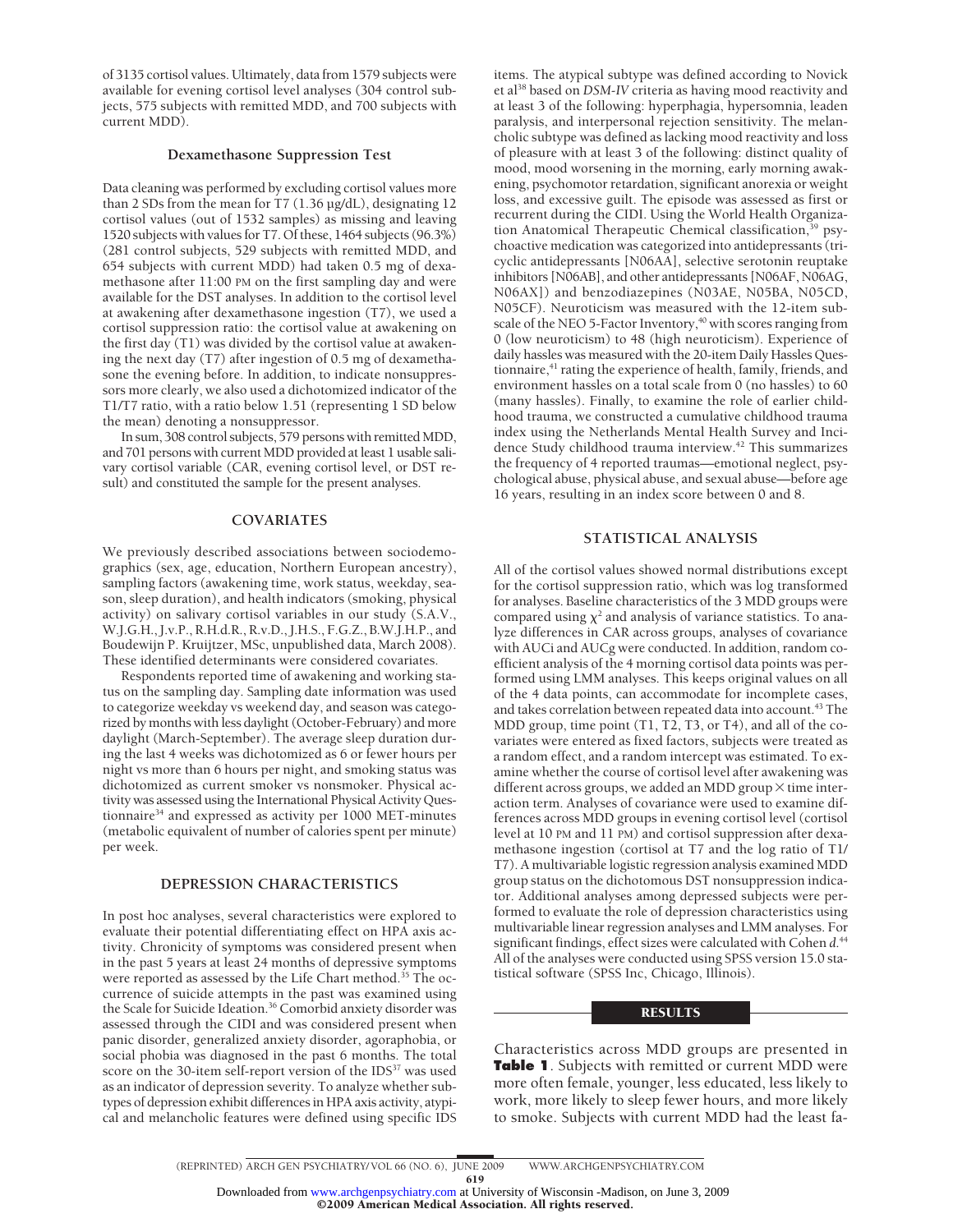| <b>Characteristic</b>                                | <b>Control Subjects</b><br>$(n = 308)$ | <b>Subjects With</b><br><b>Remitted MDD</b><br>$(n = 579)$ | <b>Subjects With</b><br><b>Current MDD</b><br>$(n = 701)$ | P Value |
|------------------------------------------------------|----------------------------------------|------------------------------------------------------------|-----------------------------------------------------------|---------|
| Demographic                                          |                                        |                                                            |                                                           |         |
| Female, %                                            | 56.8                                   | 70.5                                                       | 65.3                                                      | < 0.01  |
| Age, mean (SD), y                                    | 47.8 (11.7)                            | 44.7 (12.4)                                                | 42.0 (12.0)                                               | < .001  |
| Education, mean (SD), y                              | 13.5(3.3)                              | 12.4(3.3)                                                  | 12.0(3.2)                                                 | < .001  |
| Northern European ancestry, %                        | 96.4                                   | 97.1                                                       | 93.6                                                      | .008    |
| Time of awakening, mean (SD)                         | 7:18 AM (1 h, 7 min)                   | 7:28 AM (1 h, 9 min)                                       | 7:30 AM (1 h, 14 min)                                     | .05     |
| Working on day of sampling, %                        | 66.1                                   | 60.7                                                       | 52.2                                                      | < .001  |
| Sampling on a weekday, %                             | 90.1                                   | 93.8                                                       | 89.5                                                      | .03     |
| Sampling in month with more daylight, %              | 52.6                                   | 58.8                                                       | 51.4                                                      | .03     |
| $\leq$ 6 h of sleep, %                               | 16.4                                   | 26.3                                                       | 37.5                                                      | < .001  |
| Smoking, %                                           | 21.4                                   | 36.1                                                       | 38.5                                                      | < .001  |
| Physical activity/1000 MET-min/wk, mean (SD)         | 3.8(3.0)                               | 3.7(3.0)                                                   | 3.4(3.3)                                                  | .17     |
| Depression                                           |                                        |                                                            |                                                           |         |
| $>$ 2 y of symptoms, %                               | <b>NA</b>                              | 14.7                                                       | 32.4                                                      | < 0.001 |
| Suicide attempts in past, %                          | 1.3                                    | 11.0                                                       | 19.1                                                      | < 0.001 |
| Comorbid anxiety disorder, %                         | <b>NA</b>                              | 35.9                                                       | 63.2                                                      | < 0.001 |
| IDS score, mean (SD)                                 | 5.4(3.6)                               | 17.5(10.1)                                                 | 31.4(12.2)                                                | < 0.001 |
| Subtype of depression, %                             |                                        |                                                            |                                                           |         |
| <b>Melancholic features</b>                          | <b>NA</b>                              | 0.3                                                        | 12.4                                                      | < 0.01  |
| Atypical features                                    | <b>NA</b>                              | 5.2                                                        | 20.8                                                      | < .001  |
| Recurrent episode, %                                 | <b>NA</b>                              | 49.9                                                       | 55.2                                                      | .06     |
| No psychoactive medication use, % <sup>a</sup>       | <b>NA</b>                              | 76.0                                                       | 54.2                                                      | < .001  |
| Antidepressant use, %                                | <b>NA</b>                              | 23.1                                                       | 42.1                                                      | < 0.001 |
| <b>TCA</b>                                           | <b>NA</b>                              | 2.8                                                        | 3.7                                                       | .35     |
| SSRI                                                 | <b>NA</b>                              | 16.4                                                       | 27.8                                                      | < 0.001 |
| Other                                                | <b>NA</b>                              | 4.5                                                        | 10.6                                                      | < 0.001 |
| Benzodiazepine use, %                                | <b>NA</b>                              | 3.8                                                        | 12.4                                                      | < .001  |
| Childhood trauma index score, mean (SD)              | 0.6(1.4)                               | 1.7(2.1)                                                   | 2.1(2.3)                                                  | < .001  |
| Neuroticism score, mean (SD)                         | 24.2(5.7)                              | 35.7(8.1)                                                  | 41.9(6.8)                                                 | < .001  |
| Daily hassles score, mean (SD)                       | 24.5(4.0)                              | 30.4(6.8)                                                  | 36.1(8.3)                                                 | < .001  |
| Cortisol                                             |                                        |                                                            |                                                           |         |
| CAR, mean (SD), µg/dL                                |                                        |                                                            |                                                           |         |
| T1, at awakening                                     | 0.61(0.25)                             | 0.60(0.24)                                                 | 0.62(0.25)                                                | .28     |
| T2, 30 min after awakening                           | 0.72(0.33)                             | 0.77(0.32)                                                 | 0.78(0.36)                                                | .06     |
| T3, 45 min after awakening                           | 0.65(0.31)                             | 0.74(0.36)                                                 | 0.73(0.37)                                                | .002    |
| T4, 60 min after awakening                           | 0.58(0.32)                             | 0.64(0.33)                                                 | 0.66(0.38)                                                | .01     |
| Evening cortisol level, mean (SD), µg/dL             |                                        |                                                            |                                                           |         |
| T5, at 10 PM                                         | 0.18(0.13)                             | 0.20(0.13)                                                 | 0.21(0.16)                                                | .005    |
| T6, at 11 PM                                         | 0.19(0.17)                             | 0.20(0.16)                                                 | 0.20(0.16)                                                | .87     |
| Dexamethasone suppression test                       |                                        |                                                            |                                                           |         |
| Cortisol level at T7, at awakening, mean (SD), µg/dL | 0.25(0.14)                             | 0.26(0.12)                                                 | 0.26(0.13)                                                | .92     |
| Cortisol suppression ratio, mean (SD) <sup>b</sup>   | 0.39(0.22)                             | 0.38(0.20)                                                 | 0.40(0.21)                                                | .23     |
| Nonsuppression, %                                    | 14.9                                   | 13.8                                                       | 11.0                                                      | .18     |
|                                                      |                                        |                                                            |                                                           |         |

Abbreviations: CAR, cortisol awakening response; IDS, Inventory of Depressive Symptoms; MDD, major depressive disorder; MET-min, metabolic equivalent of number of calories spent per minute; NA, not applicable; SSRI, selective serotonin reuptake inhibitor; T1-T7, time points; TCA, tricyclic antidepressant.

SI conversion factor: To convert CAR, evening cortisol level, and cortisol level at T7 to nanomoles per liter, multiply by 27.588.

aNo psychoactive medication use indicates no frequent use of benzodiazepines or antidepressants.

 $b$ Cortisol suppression ratio = log(salivary cortisol level at T1/salivary cortisol level at T7).

vorable scores on all of the depression characteristics. Of the subjects with current MDD, 198 (28.2%) were severely depressed as defined by an IDS score of 39 or higher, corresponding to a score of 20 or higher on the 17-item Hamilton Depression Scale.<sup>45</sup>

Among the respondents, 1101 of 1507 (73.1%) showed an increase in the cortisol level in the first hour after awakening, with a mean increase of 0.38 µg/dL (or 79.3%). Unadjusted cortisol levels did not differ between groups at awakening but became significantly higher in depressed subjects during the hour after awakening (Table 1). Also, the evening cortisol level at 10 PM was significantly higher in subjects with current MDD, but no differences across groups were found at 11 PM or for the DST results.

# **CORTISOL AWAKENING RESPONSE**

With respect to the CAR, 2 elements can be distinguished. First, a direct effect on overall morning cortisol values is indicated by a larger AUCg and/or a significant (direct) effect in LMM analyses. Second, a difference in the course over time (or shape of the CAR) is reflected by a difference in the AUCi and/or a significant interaction between group and time in LMM analyses. Adjusted CAR results illustrate that consistently after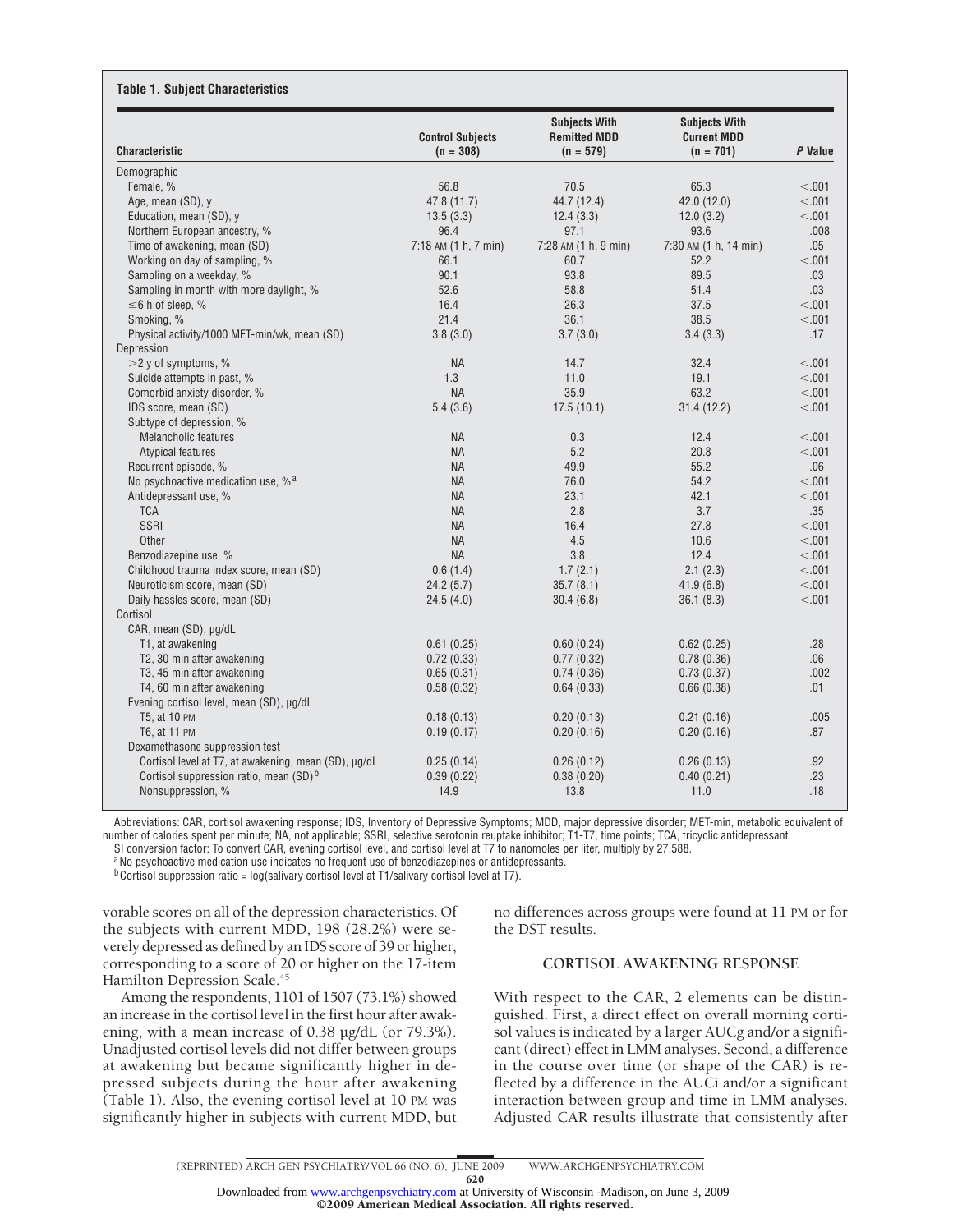awakening, the current MDD group shows higher overall cortisol levels but a time course that is similar to that of the control group (**Figure 1**). This is reflected by the significant group effect (current MDD group vs control group, *P* .001) but nonsignificant current MDD group  $\times$  time interaction ( $P = .46$ ) in LMM analyses and by a significantly higher AUCg (*P*=.001; effect size [Cohen *d*]=0.25) but a nonsignificant effect on the AUCi (*P*=.28) (**Table 2**). The remitted MDD group shows a higher CAR compared with the control group as illustrated by a significant group effect (remitted MDD group vs control group, *P*=.007), a significant remitted MDD group  $\times$  time interaction (*P* = .008), and a higher AUCg (*P*=.02; effect size=0.18) and AUCi (*P*=.04; effect size=0.15) (Table 2). The remitted MDD group did not differ significantly from the current MDD group (AUCg, *P*=.26; AUCi, *P*=.25; LMM analyses: group, *P*=.25; group  $\times$  time, *P*=.15).

### **EVENING CORTISOL LEVEL**

Evening cortisol levels at 10:00 PM were significantly higher in the MDD groups; this did not apply to the remitted MDD group after correction for lifestyle factors (Table 2) but remained significant for the current MDD group (*P*=.008; effect size=0.22). There was a trend toward higher cortisol levels in the current MDD group compared with the remitted MDD group (*P*=.07). No significant differences across MDD groups were seen for the sample at 11 PM. Significant differences in intragroup variance ([cortisol level at T5−cortisol level at T6]/cortisol level at T5) were found between depressed groups and the control group (mean [SD], −0.09 [0.03] for the remitted MDD group vs −0.19 [0.04] for the control group, *P*=.01; mean [SD], −0.06 [0.02] for the current MDD group vs −0.19 [0.04] for the control group, *P*=.002), indicating greater variance in the evening cortisol levels among control subjects.

### **DEXAMETHASONE SUPPRESSION TEST**

Depression groups hardly differed in cortisol level at awakening after dexamethasone ingestion the night before. A significant finding was present for the current MDD group (*P*=.03; effect size=0.17) when using the cortisol suppression ratio, indicating more cortisol suppression (Table 2). This was confirmed by logistic regression analysis using the dichotomous indicator (odds ratio for nonsuppression=0.51; 95% confidence interval, 0.33-0.81; *P*=.004). The current MDD group also showed more cortisol suppression than the remitted MDD group (*P*=.02).

#### **DEPRESSION CHARACTERISTICS**

**Table 3** reports additional analyses exploring specific associations with depression characteristics among the (combined) depressed groups  $(n=579+701=1280)$ . For the CAR, no effects were found for depression characteristics (eg, severity, symptom profile, chronicity, or childhood trauma) except for the presence of comorbid anxiety disorder and the use of psychoactive medication. Depressed subjects with comorbid anxiety showed



**Figure 1.** Mean salivary cortisol levels of the cortisol awakening response for control subjects, subjects with remitted major depressive disorder (MDD), and subjects with current MDD. All results are adjusted for sex, age, education, Northern European ancestry, working, weekday, time of awakening, sleep, month with more daylight, smoking, and physical activity. Error bars indicate SE. To convert cortisol to nanomoles per liter, multiply by 27.588. <sup>a</sup>For subjects with current MDD vs control subjects,  $P \le 01$ . <sup>b</sup>For both MDD groups vs control subjects,  $P$  < 01. Results of mixed model analyses are as follows: for subjects with current MDD vs control subjects, *P*.001, interaction with time, *P*=.46; for subjects with remitted MD vs control subjects, *P*=.007, interaction with time, *P*=.008.

a significant interaction with time in LMM analyses (*P*=.009) and a trend for a higher AUCg (*P*=.06). These findings are illustrated in **Figure 2**, showing a higher CAR among depressed subjects with comorbid anxiety. Analysis of variance revealed an AUCg of 0.70 (SE=0.01) µg/dL/h for MDD without comorbid anxiety compared with 0.66 (SE=0.02) µg/dL/h for control subjects (*P*=.02; effect size=0.16) and an AUCg of 0.73 (SE=0.01)  $\mu$ g/ dL/h for MDD with comorbid anxiety compared with 0.66 ( $SE = 0.02$ )  $\mu$ g/dL/h for control subjects ( $P < .001$ ; effect size=0.27) (*P*=.06 compared with MDD without anxiety). The other CAR determinant was the use of tricyclic antidepressants, which was associated with a significantly lower AUCi (*b*=−0.085; *P*=.03) and confirmed by a time interaction in LMM analyses (*P*=.05). The use of benzodiazepines was associated with lower evening cortisol levels, especially at 10 PM (Table 3), and recurrent episodes tended to be associated with a higher evening cortisol level at 11 PM. Finally, the postdexamethasone cortisol level was significantly higher in subjects using selective serotonin reuptake inhibitors or tricyclic antidepressants and tended to be higher in depressed subjects with a recurrent episode. Results of logistic regression with the nonsuppression indicator confirmed only the association with selective serotonin reuptake inhibitor use (odds ratio of nonsuppression=1.58; 95% confidence interval, 1.05-2.40; *P*=.03). Taking the use of antidepressants into account did not change any of the observed differences across MDD groups for any of the cortisol indicators.

Saliva collection took place on average 9 days after interviewing. To check whether a large in-between period could have obscured associations, analyses were repeated among those for whom saliva was collected within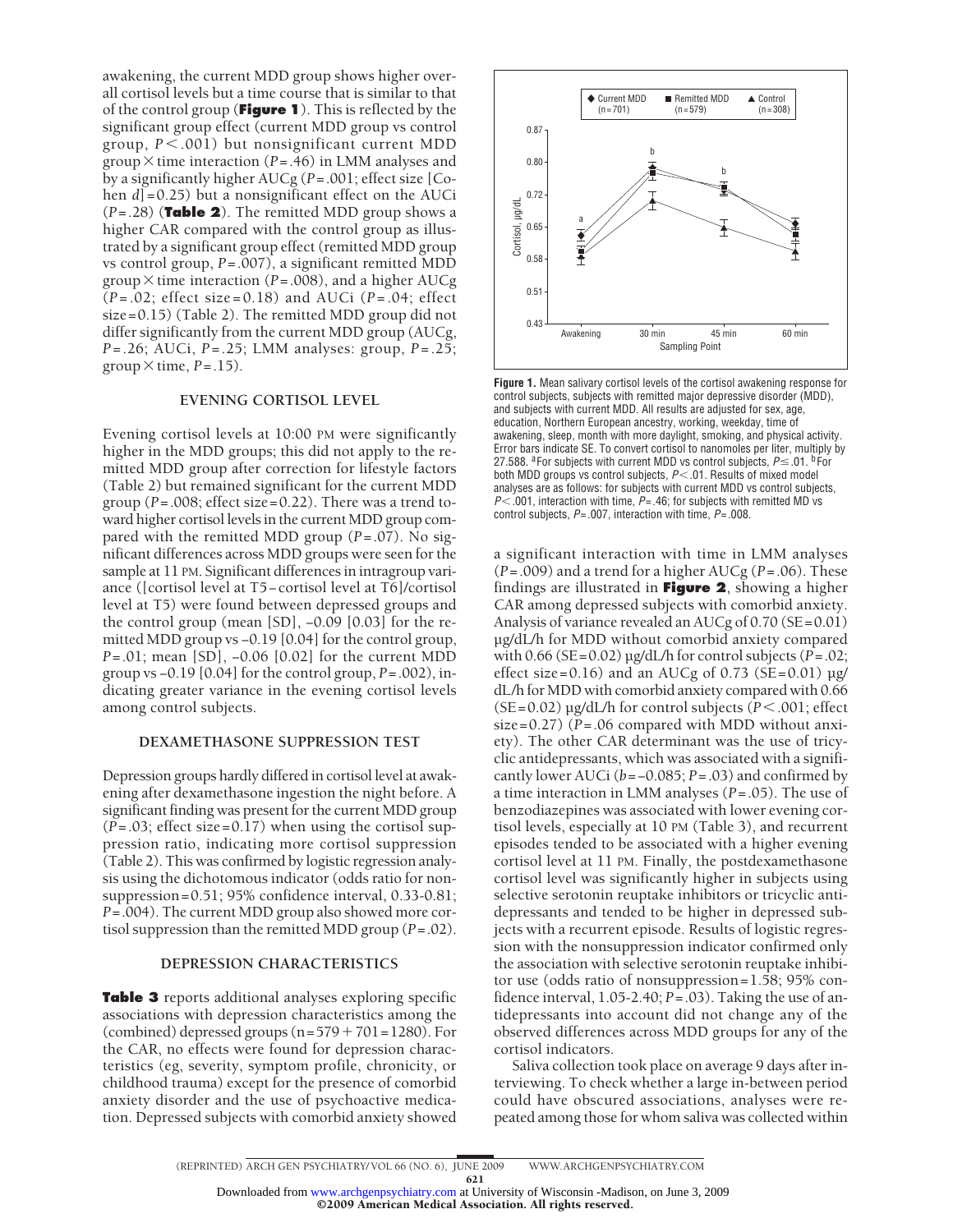| <b>Salivary Cortisol Indicator</b>                  | <b>Control Subjects,</b><br>Mean (SE)<br>$(n = 308)$ | <b>Subjects With</b><br><b>Remitted MDD,</b><br>Mean (SE)<br>$(n = 579)$ | <b>Subjects With</b><br><b>Remitted MDD vs</b><br><b>Control Subjects,</b><br><b>P</b> Value | <b>Subjects With</b><br><b>Current MDD,</b><br>Mean (SE)<br>$(n = 701)$ | <b>Subjects With</b><br><b>Current MDD vs</b><br><b>Control Subjects.</b><br>P Value |  |
|-----------------------------------------------------|------------------------------------------------------|--------------------------------------------------------------------------|----------------------------------------------------------------------------------------------|-------------------------------------------------------------------------|--------------------------------------------------------------------------------------|--|
| $AUC, \mu g/dL/h$                                   |                                                      |                                                                          |                                                                                              |                                                                         |                                                                                      |  |
| AUCg                                                |                                                      |                                                                          |                                                                                              |                                                                         |                                                                                      |  |
| Unadjusted                                          | 0.66(0.01)                                           | 0.71(0.01)                                                               | .03                                                                                          | 0.72(0.01)                                                              | .004                                                                                 |  |
| Basic adjustment <sup>a</sup>                       | 0.65(0.01)                                           | 0.70(0.01)                                                               | .004                                                                                         | 0.72(0.01)                                                              | < .001                                                                               |  |
| Full adjustment <sup>b</sup>                        | 0.66(0.01)                                           | 0.70(0.01)                                                               | .02                                                                                          | 0.72(0.01)                                                              | .001                                                                                 |  |
| AUCi                                                |                                                      |                                                                          |                                                                                              |                                                                         |                                                                                      |  |
| Unadjusted                                          | 0.05(0.01)                                           | 0.10(0.01)                                                               | .007                                                                                         | 0.09(0.01)                                                              | .03                                                                                  |  |
| Basic adjustment <sup>a</sup>                       | 0.06(0.01)                                           | 0.11(0.01)                                                               | .02                                                                                          | 0.09(0.01)                                                              | .10                                                                                  |  |
| Full adjustment <sup>b</sup>                        | 0.07(0.01)                                           | 0.11(0.01)                                                               | .04                                                                                          | 0.09(0.01)                                                              | .28                                                                                  |  |
| Evening cortisol level, µg/dL<br>T <sub>5</sub>     |                                                      |                                                                          |                                                                                              |                                                                         |                                                                                      |  |
| Unadjusted                                          | 0.18(0.01)                                           | 0.20(0.01)                                                               | .06                                                                                          | 0.21(0.004)                                                             | .001                                                                                 |  |
| Basic adjustment <sup>a</sup>                       | 0.18(0.01)                                           | 0.20(0.01)                                                               | .04                                                                                          | 0.21(0.01)                                                              | .001                                                                                 |  |
| Full adjustment <sup>b</sup>                        | 0.18(0.01)                                           | 0.20(0.01)                                                               | .23                                                                                          | 0.21(0.004)                                                             | .008                                                                                 |  |
| T <sub>6</sub>                                      |                                                      |                                                                          |                                                                                              |                                                                         |                                                                                      |  |
| Unadjusted                                          | 0.19(0.01)                                           | 0.20(0.01)                                                               | .67                                                                                          | 0.20(0.01)                                                              | .61                                                                                  |  |
| Basic adjustment <sup>a</sup>                       | 0.20(0.01)                                           | 0.20(0.01)                                                               | .73                                                                                          | 0.20(0.01)                                                              | .70                                                                                  |  |
| Full adjustment <sup>b</sup>                        | 0.20(0.01)                                           | 0.20(0.01)                                                               | .64                                                                                          | 0.20(0.004)                                                             | .69                                                                                  |  |
| Dexamethasone suppression test<br>$T7$ , $\mu$ g/dL |                                                      |                                                                          |                                                                                              |                                                                         |                                                                                      |  |
| Unadjusted                                          | 0.25(0.01)                                           | 0.26(0.01)                                                               | .68                                                                                          | 0.26(0.004)                                                             | .75                                                                                  |  |
| Basic adjustment <sup>a</sup>                       | 0.25(0.01)                                           | 0.26(0.01)                                                               | .51                                                                                          | 0.26(0.004)                                                             | .67                                                                                  |  |
| Full adjustment <sup>b</sup>                        | 0.26(0.01)                                           | 0.26(0.01)                                                               | .89                                                                                          | 0.26(0.004)                                                             | .95                                                                                  |  |
| Cortisol suppression ratio <sup>c</sup>             |                                                      |                                                                          |                                                                                              |                                                                         |                                                                                      |  |
| Unadjusted                                          | 0.39(0.01)                                           | 0.38(0.01)                                                               | .56                                                                                          | 0.40(0.01)                                                              | .43                                                                                  |  |
| Basic adjustment <sup>a</sup>                       | 0.38(0.01)                                           | 0.37(0.01)                                                               | .75                                                                                          | 0.41(0.01)                                                              | .10                                                                                  |  |
| Full adjustment <sup>b</sup>                        | 0.37(0.01)                                           | 0.38(0.01)                                                               | .88                                                                                          | 0.41(0.01)                                                              | .03                                                                                  |  |

Abbreviations: AUC, area under the curve; AUCg, area under the morning curve with respect to the ground, AUCi, area under the morning curve with respect to the increase; MDD, major depressive disorder; T5-T7, time points.

SI conversion factor: To convert AUC to nanomoles per liter per hour and to convert evening cortisol level and dexamethasone suppression test cortisol levels at<br>T7 to nanomoles per liter, multiply by 27.588.

<sup>a</sup> Adjusted for sex, age, education, Northern European ancestry, working, weekday, time of awakening, sleep, and month with more daylight. **b**Additionally adjusted for smoking and physical activity.

<sup>c</sup>Cortisol suppression ratio = log(salivary cortisol level at T1/salivary cortisol level at T7), after 0.5 mg of dexamethasone ingestion.

1 week after interviewing. Also, we repeated analyses only considering subjects to be currently depressed when they fulfilled 1-month (instead of 6-month) diagnosis criteria. These analyses revealed very similar results.

#### **COMMENT**

This study, to our knowledge one of the largest of its kind, described some significant—although modest differences in specific indicators of HPA axis activity between depressed persons and healthy control subjects. First, higher cortisol values in the hour after awakening were found for both subjects with current MDD and subjects with remitted MDD compared with control subjects. Second, although not confirmed with data from 11:00 PM, significantly higher evening cortisol levels were found at 10:00 PM for the current MDD group. However, the MDD groups did not show more cortisol nonsuppression after ingestion of 0.5 mg of dexamethasone, and current MDD was even associated with more suppression. Additional analyses on several depression characteristics revealed no significant associations for most characteristics (eg, chronicity, symptom severity, childhood trauma) except for a higher CAR among de-

pressed subjects with comorbid anxiety. In addition, the use of psychoactive medication was generally associated with decreased cortisol levels and less cortisol suppression after dexamethasone ingestion.

Literature on the role of the HPA axis in depression is extensive, but results are conflicting. The CAR has most frequently been associated with depression.<sup>13,14</sup> In our depressed sample, in line with most literature,<sup>1,13,14,46,47</sup> we found an association with the CAR for both AUCi and AUCg variables, indicating that the dynamic of the CAR as well as total cortisol secretion is increased in subjects with MDD compared with control subjects.<sup>31,33</sup> Remarkably, this was present for both subjects with current MDD and subjects with remitted MDD, indicating that an increased CAR likely represents a trait rather than a state marker, reflecting either a specific biological depression vulnerability or a biological scar as shown before.<sup>48</sup> Interestingly, recent studies have found increased cortisol levels in subjects at familial risk for depression, suggesting a biological vulnerability for depression.<sup>49,50</sup> Considering this observation, it is not very surprising that various other depression characteristics (eg, severity, chronicity, atypical symptoms) did not further differ in the CAR as described before.<sup>13,17</sup> However, it should be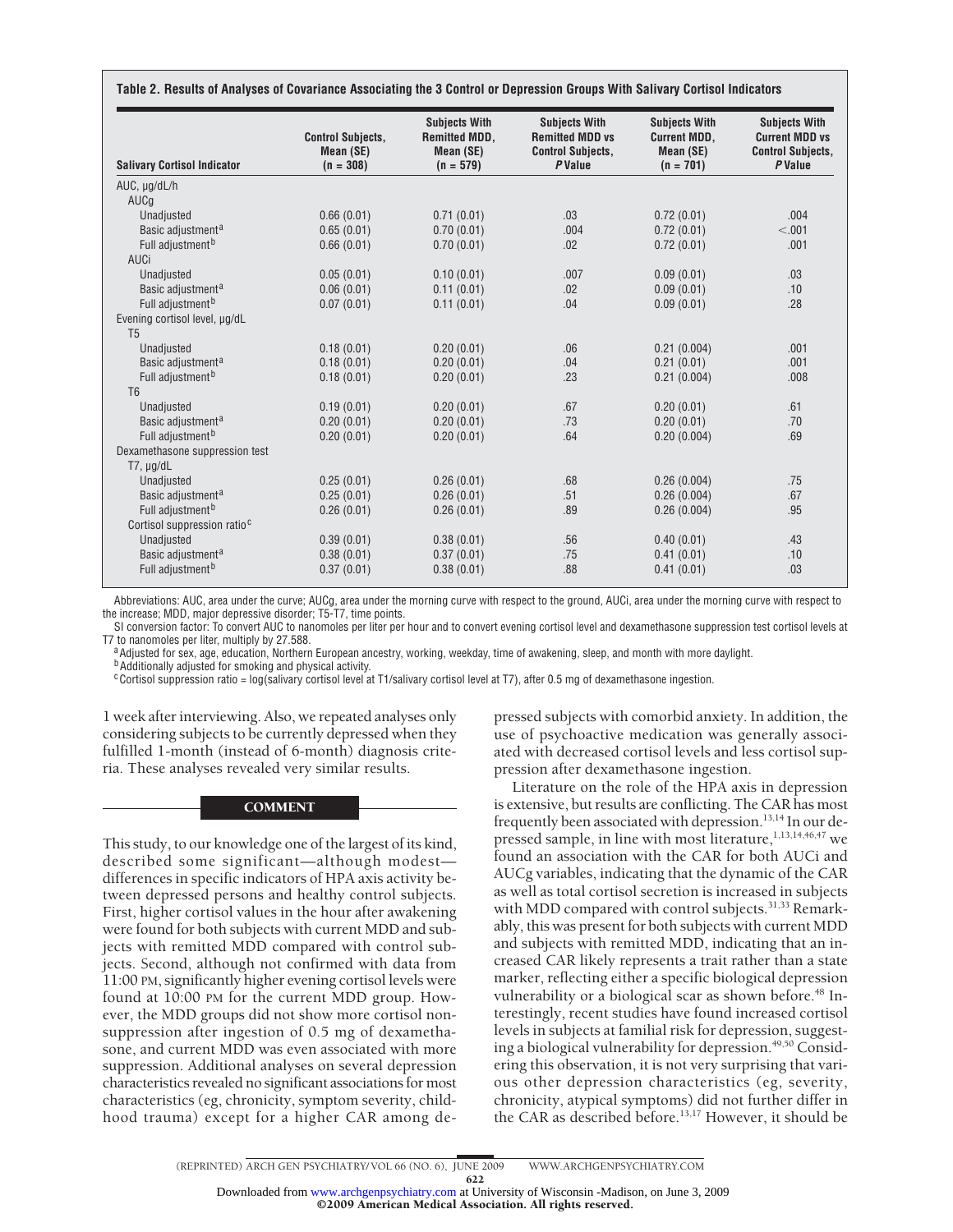**Table 3. Results of Multivariable Analyses Associating Depression Characteristics With Various Cortisol Indicators Among Subjects With Remitted or Current Major Depressive Disorder<sup>a</sup>**

|                                                      |                               |         |                               | <b>Mixed Model Analyses</b><br>$(n = 1212)$ |                          | <b>Evening Cortisol Level, µg/dL</b>   |                                |         |                                | <b>Postdexamethasone</b> |                                       |         |
|------------------------------------------------------|-------------------------------|---------|-------------------------------|---------------------------------------------|--------------------------|----------------------------------------|--------------------------------|---------|--------------------------------|--------------------------|---------------------------------------|---------|
|                                                      | AUCq, µg/dL/h<br>$(n = 1132)$ |         | AUCi, µg/dL/h<br>$(n = 1132)$ |                                             | <b>Direct</b>            | <b>Interaction</b><br><b>With Time</b> | T <sub>5</sub><br>$(n = 1256)$ |         | T <sub>6</sub><br>$(n = 1261)$ |                          | Cortisol Level, µg/dL<br>$(n = 1183)$ |         |
| <b>Depression Characteristic</b>                     | $\boldsymbol{b}$              | P Value | $\boldsymbol{b}$              | P Value                                     | <b>Effect</b><br>P Value | P Value                                | b                              | P Value | $\boldsymbol{b}$               | P Value                  | b                                     | P Value |
| $>$ 2 y of symptoms, yes<br>vs no                    | $-0.018$                      | .36     | 0.007                         | .70                                         | .57                      | .92                                    | $-0.013$                       | .20     | $-0.012$                       | .20                      | $-0.010$                              | .25     |
| Suicide attempt in past,<br>yes vs no                | 0.003                         | .89     | $-0.019$                      | .35                                         | .44                      | .35                                    | $-0.016$                       | .15     | 0.005                          | .64                      | $-0.011$                              | .27     |
| Comorbid anxiety<br>disorder, yes vs no              | 0.029                         | .06     | 0.000                         | .98                                         | .25                      | .009                                   | 0.003                          | .70     | 0.004                          | .61                      | 0.003                                 | .69     |
| Depression severity per<br><b>IDS</b> score increase | 0.000                         | .80     | 0.000                         | .91                                         | .48                      | .99                                    | 0.000                          | .93     | 0.000                          | .73                      | 0.000                                 | .39     |
| Subtype of symptoms,<br>yes vs no                    |                               |         |                               |                                             |                          |                                        |                                |         |                                |                          |                                       |         |
| <b>Melancholic features</b>                          | $-0.004$                      | .91     | 0.011                         | .71                                         | .87                      | .85                                    | $-0.003$                       | .85     | $-0.015$                       | .32                      | $-0.008$                              | .59     |
| Atypical features                                    | $-0.015$                      | .50     | 0.016                         | .44                                         | .34                      | .81                                    | $-0.016$                       | .16     | $-0.016$                       | .14                      | $-0.002$                              | .87     |
| Recurrent episode, yes<br>vs no                      | 0.014                         | .35     | $-0.007$                      | .63                                         | .26                      | .82                                    | 0.009                          | .27     | 0.013                          | .07                      | 0.012                                 | .10     |
| Medication, yes vs no                                |                               |         |                               |                                             |                          |                                        |                                |         |                                |                          |                                       |         |
| <b>TCA</b>                                           | $-0.062$                      | .15     | $-0.085$                      | .03                                         | .21                      | .05                                    | 0.005                          | .80     | 0.020                          | .34                      | 0.064                                 | .001    |
| <b>SSRI</b>                                          | $-0.004$                      | .84     | 0.001                         | .95                                         | .88                      | .55                                    | 0.012                          | .20     | 0.011                          | .21                      | 0.022                                 | .01     |
| Other antidepressant                                 | $-0.034$                      | .23     | $-0.017$                      | .52                                         | .28                      | .58                                    | 0.012                          | .41     | 0.015                          | .27                      | 0.018                                 | .17     |
| Benzodiazepine                                       | 0.017                         | .57     | $-0.017$                      | .54                                         | .92                      | .83                                    | $-0.034$                       | .02     | $-0.024$                       | .08                      | 0.005                                 | .72     |
| Childhood trauma index<br>per score increase         | 0.003                         | .50     | 0.001                         | .85                                         | .78                      | .87                                    | 0.000                          | .87     | $-0.001$                       | .47                      | 0.000                                 | .94     |
| Neuroticism per score<br>increase                    | 0.000                         | .80     | 0.000                         | .80                                         | .18                      | .27                                    | 0.000                          | .61     | 0.000                          | .98                      | $-0.001$                              | .13     |
| Daily hassles per score<br>increase                  | 0.001                         | .18     | 0.000                         | .97                                         | .06                      | .80                                    | 0.000                          | .58     | 0.000                          | .39                      | $-0.001$                              | .14     |

Abbreviations: AUCg, area under the morning curve with respect to the ground; AUCi, area under the morning curve with respect to the increase; IDS, Inventory of Depressive Symptoms; SSRI, selective serotonin reuptake inhibitor; T5 and T6, time points; TCA, tricyclic antidepressant.

SI conversion factor: To convert regression coefficients for AUCg and AUCi to nanomoles per liter per hour and to convert regression coefficients for evening cortisol level and postdexamethasone cortisol level to nanomoles per liter, multiply by 27.588.<br><sup>a</sup> Analyses are adjusted for sex, age, education, Northern European ancestry, working, weekday, time of awakening, sleep, month with m

physical activity.

noted that the literature on the importance of severity, chronicity, and type of depressive symptoms on HPA axis function conflicts with both present<sup>1,17,18</sup> and absent<sup>13,17,26,51,52</sup> associations. We also observed that the CAR was especially increased among—although not restricted to—depressed subjects with comorbid anxiety, which is in line with some earlier findings that adrenocorticotropin hormone and cortisol response to stress appeared to be mainly due to the presence of comorbid anxiety among the depressed subjects<sup>22</sup>; these findings were suggested to be due to interacting roles of the HPA axis and noradrenergic systems, which enhance each other, because there is evidence for an association of both anxiety and MDD with activation of the HPA axis as well as noradrenergic systems.

In addition to an increased CAR, we also found a higher evening cortisol level for the current MDD group, although only at 10 PM and not at 11 PM. Increased evening activation of the HPA axis has been described before.<sup>53</sup> Nevertheless, our inconsistency across 2 time points is difficult to explain. First, it should be noted that evening cortisol values are usually low; consequently, their assessment is affected by measurement error (eg, higher variance due to more cortisol values below the func-

tional detection limit of 0.07 µg/dL) as may be illustrated by the higher intragroup variance among control subjects. However, after exclusion of very low samples  $(<0.07 \mu g/dL)$ , we found similar results. Second, because even modest hassles influence HPA axis activity in healthy subjects,<sup>54</sup> we can also hypothesize although posteriori—that some individuals may have had increased cortisol levels owing to postponing their usual bedtime as a consequence of the collection protocol or owing to experiencing anticipatory stress for subsequent dexamethasone ingestion. This will then especially affect the cortisol measurement at 11 PM and could contribute to the inconsistent evening cortisol level findings. Our intriguing result for higher cortisol levels at 10 PM among currently depressed subjects, however, should stimulate further confirmative studies.

We did not find higher rates of cortisol nonsuppression in the depressed groups, and the subjects with current MDD were even more likely to be suppressors. Most earlier studies that found more nonsuppression after dexamethasone ingestion among depressed subjects were conducted among more severely depressed inpatients with melancholic, psychotic, or bipolar depression.<sup>26,55</sup> It could be that significant dysregulation of the negative HPA axis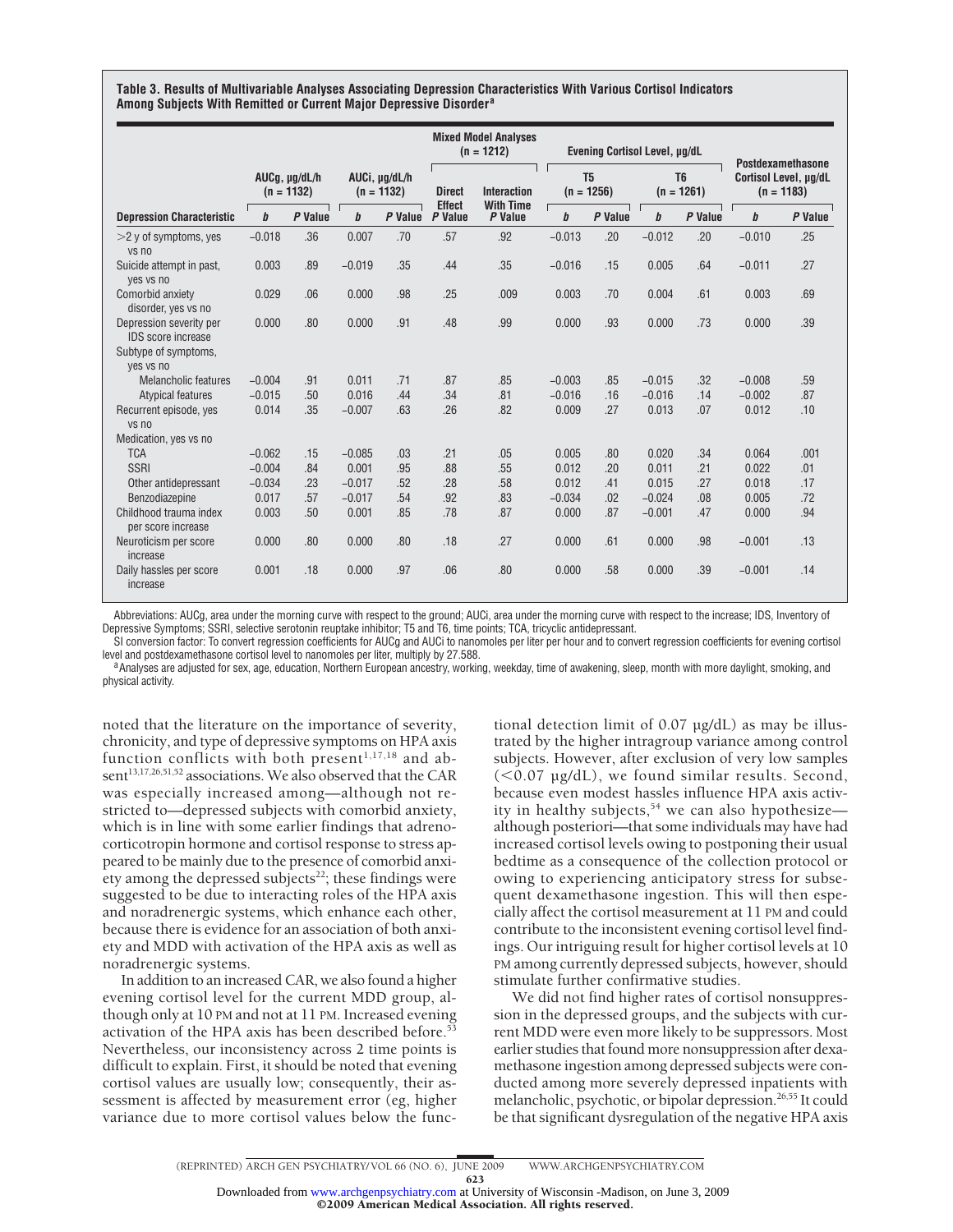

**Figure 2.** Mean salivary cortisol levels of the cortisol awakening response for control subjects, subjects with major depressive disorder (MDD) without comorbid anxiety, and subjects with MDD with comorbid anxiety. All results are adjusted for sex, age, education, Northern European ancestry, working, weekday, time of awakening, sleep, month with more daylight, smoking, and physical activity. Error bars indicate SE. To convert cortisol to nanomoles per liter, multiply by 27.588. <sup>a</sup>For subjects with MDD with anxiety vs control subjects,  $P = .02$ . <sup>b</sup>For subjects with MDD with anxiety vs control subjects,  $P$ <.001; for subjects with MDD without anxiety vs control subjects,  $P$  =.02. Results of mixed model analyses are as follows: for subjects with MDD with anxiety vs control subjects,  $P$  < .001, interaction with time,  $P$ =.01; for subjects with MDD without anxiety vs control subjects, *P*=.006, interaction with time, *P*=.11.

feedback system is confined to severe (psychotic) depression such as that in inpatients. Indeed, a metaanalysis on cortisol nonsuppression after dexamethasone ingestion showed that psychotic depression was most clearly associated with prominent nonsuppression, whereas the nonsuppression rate in nonmelancholic outpatients was low.26 It has been postulated that hypercortisolemia could contribute to psychosis by enhancing dopamine activity possibly through effects on tyrosine hydroxylase.56 Alternatively, maybe differences in the negative feedback system of the HPA axis become more pronounced when we use the more sensitive dexamethasone and corticotropin-releasing hormone test.<sup>57</sup> Finally, it could be that HPA axis dysregulation is more pronounced when subjects are exposed to acute stress because studies have reported blunted stress reactivity and impaired stress recovery in depressed subjects in response to a psychological stressor.<sup>5</sup>

In line with other studies, $1,20,21$  we found an association between psychoactive medication use and cortisol levels, resulting overall in decreased cortisol levels and less cortisol suppression after dexamethasone ingestion. It has been postulated that long-term use of antidepressants up-regulates the glucocorticoid and mineralocorticoid receptors in the brain, which may underlie normalization of the HPA axis and could contribute to the clinical efficacy of antidepressant treatment.59 Also, benzodiazepines seem to mediate inhibitory effects of  $\gamma$ aminobutyric acid on the secretion of corticotropinreleasing hormone.19

Our study had some limitations. First, because these analyses were cross-sectional, our results do not indicate any causal directions of the associations found. Second, when relying on saliva sampling in an ambulatory setting, compliance with the sampling instructions is essential. This is true especially for the CAR because it is a very characteristic curve within the first hour of awakening and largely dependent on the awakening sample. Noncompliance with instructions could have resulted in measurement error and may explain why some persons (406 of 1507 subjects [26.9%]) did not demonstrate a cortisol increase at all after awakening. However, it should be noted that even when awakening is closely monitored, still at least 15% of all persons do not respond with a cortisol increase.<sup>60</sup> For the DST, it is impossible to guarantee that all persons indeed ingested the dexamethasone pill. However, when we measured dexamethasone levels with a radioimmunoassay using the antidexamethasone antibody (IgG Corp, Nashville, Tennessee; the functional detection limit is 0.01 µg/dL and the reported cross-reactivity for cortisol is 0.04%<sup>61</sup>) among 47 respondents with a T1/T7 ratio less than 1.5 (indicative of cortisol nonsuppression) who reported dexamethasone ingestion, we found detectable dexamethasone levels (>0.01 µg/dL) in the T7 saliva samples among 42 subjects (89.4%), indicating that noncompliance with dexamethasone ingestion is not likely to be frequent. Third, although we assumed that depressed subjects in our study had generally higher levels of stress and mood symptoms—as illustrated by higher IDS scores, neuroticism, and daily hassles scores—compared with control subjects, day-to-day variation that we could not further address could play an additional role in HPA axis function. Finally, some depressed subjects may have (unnoticed) bipolar disorder, which may be associated with more pronounced HPA axis regulation<sup>55</sup> and therefore may have caused a slight overestimation of the association between MDD and cortisol levels.

Despite these limitations, our study had many strong aspects, including the large sample size with clearly distinct depression groups, the inclusion of multiple cortisol measures indicative of different aspects of HPA axis activity, the exploration of depression characteristics, and the adjustment of various covariates. Smoking is an especially important covariate because it is associated with depression as well as higher cortisol levels (we found effect sizes up to 0.38 for smoking [S.A.V., W.J.G.H., J.v.P., R.H.d.R., R.v.D., J.H.S., F.G.Z., B.W.J.H.P., and Boudewijn P. Kruijtzer, MSc, unpublished data, March 2008]). Indeed, correcting for lifestyle indicators did affect our findings (Table 2). Nevertheless, even after adjustment for covariates, our study found significant differences in HPA axis activity indicators among depressed subjects when compared with healthy control subjects. Effect sizes for the CAR and evening cortisol level differences were in the range of 0.15 to 0.25, indicating modest effects. Although the clinical relevance of such differences needs to be explored in further large-scale research, there is some evidence that such salivary cortisol level differences may result in a higher risk of relapse<sup>62</sup> and unfavorable somatic outcomes such as atherosclerotic plaques<sup>63</sup> and progression of intima media thickness.<sup>64</sup>

**Submitted for Publication:** July 11, 2008; final revision received October 20, 2008; accepted December 2, 2008. **Correspondence:** Brenda W. J. H. Penninx, PhD, De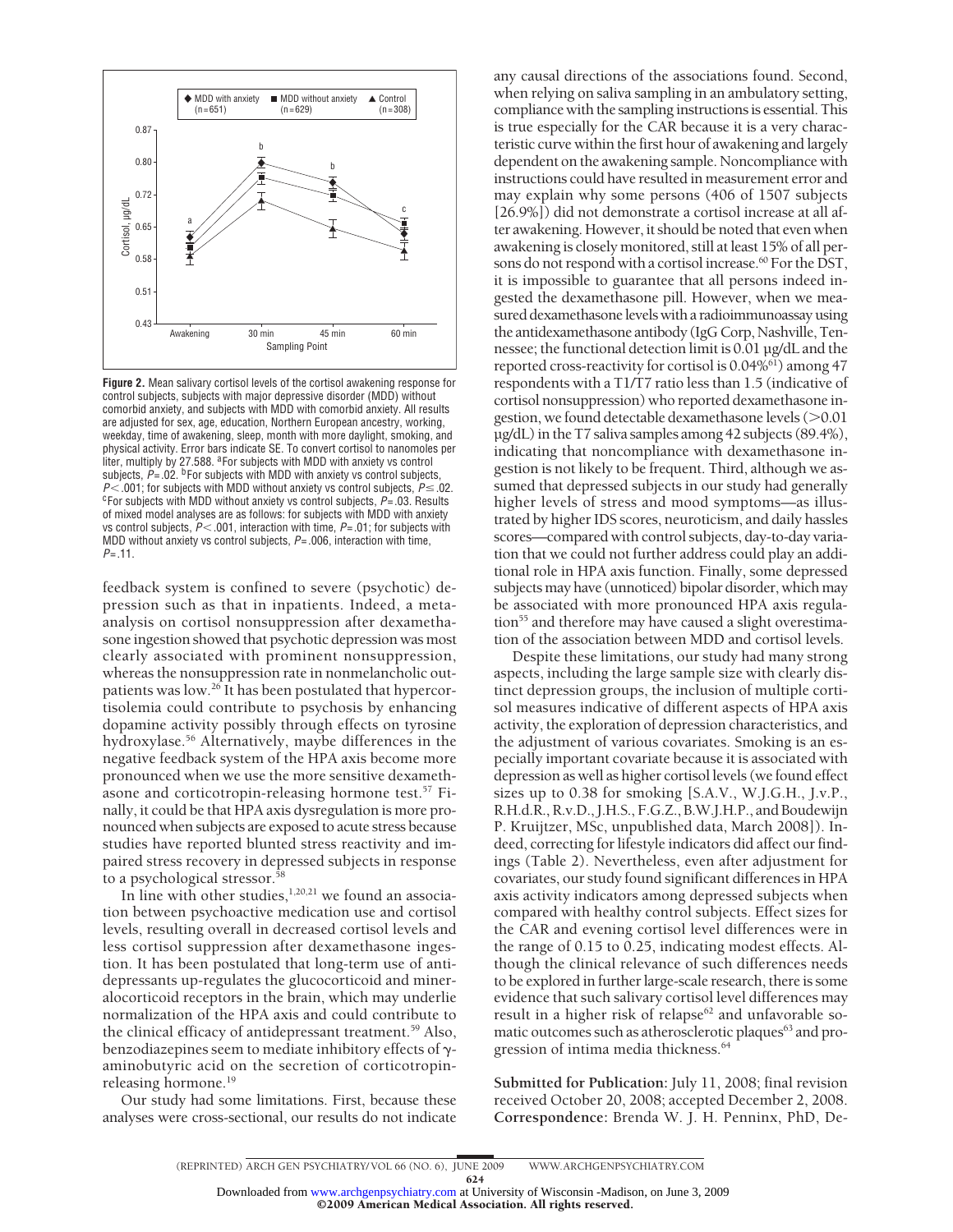partment of Psychiatry, VU University Medical Center, A. J. Ernststraat 887, 1081 HL Amsterdam, the Netherlands (b.penninx@vumc.nl).

**Financial Disclosure:** None reported.

**Funding/Support:** The infrastructure for the Netherlands Study of Depression and Anxiety (NESDA) (http: //www.nesda.nl) is funded through the Geestkracht program of the Netherlands Organisation for Health Research and Development (Zon-Mw grant 10-000-1002) and is supported by participating universities and mental health care organizations (VU University Medical Center, GGZ inGeest, Arkin, Leiden University Medical Center, GGZ Rivierduinen, University Medical Center Groningen, Lentis, GGZ Friesland, GGZ Drenthe, IQ Healthcare, Netherlands Institute for Health Services Research [NIVEL], and Netherlands Institute of Mental Health and Addiction [Trimbos]).

#### **REFERENCES**

- 1. Holsboer F, Barden N. Antidepressants and hypothalamic-pituitary-adrenocortical regulation. *Endocr Rev*. 1996;17(2):187-205.
- 2. Nemeroff CB, Vale WW. The neurobiology of depression: inroads to treatment and new drug discovery. *J Clin Psychiatry*. 2005;66(suppl 7):5-13.
- 3. Carroll BJ, Curtis GC, Mendels J. Neuroendocrine regulation in depression, I: limbic system-adrenocortical dysfunction. *Arch Gen Psychiatry*. 1976;33(9):1039-1044.
- 4. Gold PW, Licinio J, Wong ML, Chrousos GP. Corticotropin releasing hormone in the pathophysiology of melancholic and atypical depression and in the mechanism of action of antidepressant drugs. *Ann N Y Acad Sci*. 1995;771:716-729.
- 5. Pfohl B, Sherman B, Schlechte J, Winokur G. Differences in plasma ACTH and cortisol between depressed patients and normal controls. *Biol Psychiatry*. 1985; 20(10):1055-1072.
- 6. Sachar EJ, Hellman L, Roffwarg HP, Halpern FS, Fukushima DK, Gallagher TF. Disrupted 24-hour patterns of cortisol secretion in psychotic depression. *Arch Gen Psychiatry*. 1973;28(1):19-24.
- 7. Stokes PE, Stoll PM, Koslow SH, Maas JW, Davis JM, Swann AC, Robins E. Pretreatment DST and hypothalamic-pituitary-adrenocortical function in depressed patients and comparison groups: a multicenter study. *Arch Gen Psychiatry*. 1984;41(3):257-267.
- 8. Knol MJ, Twisk JW, Beekman AT, Heine RJ, Snoek FJ, Pouwer F. Depression as a risk factor for the onset of type 2 diabetes mellitus: a meta-analysis. *Diabetologia*. 2006;49(5):837-845.
- 9. Penninx BW, Beekman AT, Honig A, Deeg DJ, Schoevers RA, van Eijk JT, van Tilburg W. Depression and cardiac mortality: results from a community-based longitudinal study. *Arch Gen Psychiatry*. 2001;58(3):221-227.
- 10. Schulz P, Kirschbaum C, Pruessner JC, Hellhammer D. Increased free cortisol secretion after awakening in chronically stressed individuals due to work overload. *Stress Med*. 1998;14(2):91-97.
- 11. Kirschbaum C, Hellhammer DH. Salivary cortisol in psychoneuroendocrine research: recent developments and applications. *Psychoneuroendocrinology*. 1994; 19(4):313-333.
- 12. Carroll BJ, Feinberg M, Greden JF, Tarika J, Albala AA, Haskett RF, James NM, Kronfol Z, Lohr N, Steiner M, de Vigne JP, Young E. A specific laboratory test for the diagnosis of melancholia: standardization, validation, and clinical utility. *Arch Gen Psychiatry*. 1981;38(1):15-22.
- 13. Bhagwagar Z, Hafizi S, Cowen PJ. Increased salivary cortisol after waking in depression. *Psychopharmacology (Berl)*. 2005;182(1):54-57.
- 14. Pruessner M, Hellhammer DH, Pruessner JC, Lupien SJ. Self-reported depressive symptoms and stress levels in healthy young men: associations with the cortisol response to awakening. *Psychosom Med*. 2003;65(1):92-99.
- 15. Huber TJ, Issa K, Schik G, Wolf OT. The cortisol awakening response is blunted in psychotherapy inpatients suffering from depression. *Psychoneuroendocrinology*. 2006;31(7):900-904.
- 16. Stetler C, Miller GE. Blunted cortisol response to awakening in mild to moderate depression: regulatory influences of sleep patterns and social contacts. *J Abnorm Psychol*. 2005;114(4):697-705.
- 17. Brouwer JP, Appelhof BC, Hoogendijk WJ, Huyser J, Endert E, Zuketto C, Schene AH, Tijssen JG, Van Dyck R, Wiersinga WM, Fliers E. Thyroid and adrenal axis in major depression: a controlled study in outpatients. *Eur J Endocrinol*. 2005; 152(2):185-191.
- 18. Oldehinkel AJ, van den Berg MD, Flentge F, Bouhuys AL, ter Horst GJ, Ormel J. Urinary free cortisol excretion in elderly persons with minor and major depression. *Psychiatry Res*. 2001;104(1):39-47.
- 19. Kalogeras KT, Calogero AE, Kuribayiashi T, Khan I, Gallucci WT, Kling MA, Chrousos GP, Gold PW. In vitro and in vivo effects of the triazolobenzodiazepine alprazolam on hypothalamic-pituitary-adrenal function: pharmacological and clinical implications. *J Clin Endocrinol Metab*. 1990;70(5):1462-1471.
- 20. Michelson D, Galliven E, Hill L, Demitrack M, Chrousos G, Gold P. Chronic imipramine is associated with diminished hypothalamic-pituitary-adrenal axis responsivity in healthy humans. *J Clin Endocrinol Metab*. 1997;82(8):2601-2606.
- 21. Schule C, Baghai T, Rackwitz C, Laakmann G. Influence of mirtazapine on urinary free cortisol excretion in depressed patients. *Psychiatry Res*. 2003;120 (3):257-264.
- 22. Young EA, Abelson JL, Cameron OG. Effect of comorbid anxiety disorders on the hypothalamic-pituitary-adrenal axis response to a social stressor in major depression. *Biol Psychiatry*. 2004;56(2):113-120.
- 23. Portella MJ, Harmer CJ, Flint J, Cowen P, Goodwin GM. Enhanced early morning salivary cortisol in neuroticism. *Am J Psychiatry*. 2005;162(4):807-809.
- 24. Sher L. Daily hassles, cortisol, and the pathogenesis of depression.*Med Hypotheses*. 2004;62(2):198-202.
- 25. Maes M, Calabrese J, Meltzer HY. The relevance of the in- vs outpatient status for studies on HPA-axis in depression: spontaneous hypercortisolism is a feature of major depressed inpatients and not of major depression per se. *Prog Neuropsychopharmacol Biol Psychiatry*. 1994;18(3):503-517.
- 26. Nelson JC, Davis JM. DST studies in psychotic depression: a meta-analysis. *Am J Psychiatry*. 1997;154(11):1497-1503.
- 27. Strickland P, Morriss R, Wearden A, Deakin B. A comparison of salivary cortisol in chronic fatigue syndrome, community depression and healthy controls. *J Affect Disord*. 1998;47(1-3):191-194.
- 28. Penninx BW, Beekman AT, Smit JH, Zitman FG, Nolen WA, Spinhoven P, Cuijpers P, De Jong PJ, Van Marwijk HW, Assendelft WJ, Van Der Meer K, Verhaak P, Wensing M, De Graaf R, Hoogendijk WJ, Ormel J, Van Dyck R; NESDA Research Consortium. The Netherlands Study of Depression and Anxiety (NESDA): rationale, objectives and methods. *Int J Methods Psychiatr Res*. 2008;17(3):121-140.
- 29. van Aken MO, Romijn JA, Miltenburg JA, Lentjes EG. Automated measurement of salivary cortisol. *Clin Chem*. 2003;49(8):1408-1409.
- 30. Pruessner JC, Kirschbaum C, Meinlschmid G, Hellhammer DH. Two formulas for computation of the area under the curve represent measures of total hormone concentration vs time-dependent change. *Psychoneuroendocrinology*. 2003; 28(7):916-931.
- 31. Edwards S, Clow A, Evans P, Hucklebridge F. Exploration of the awakening cortisol response in relation to diurnal cortisol secretory activity. *Life Sci*. 2001; 68(18):2093-2103.
- 32. Fekedulegn DB, Andrew ME, Burchfiel CM, Violanti JM, Hartley TA, Charles LE, Miller DB. Area under the curve and other summary indicators of repeated waking cortisol measurements. *Psychosom Med*. 2007;69(7):651-659.
- 33. Schmidt-Reinwald A, Pruessner JC, Hellhammer DH, Federenko I, Rohleder N, Schürmeyer TH, Kirschbaum C. The cortisol response to awakening in relation to different challenge tests and a 12-hour cortisol rhythm. *Life Sci*. 1999;64 (18):1653-1660.
- 34. Craig CL, Marshall AL, Sjostrom M, Bauman AE, Booth ML, Ainsworth BE, Pratt M, EkelundU,YngveA,SallisJF,OjaP.Internationalphysicalactivityquestionnaire:12 country reliability and validity. *Med Sci Sports Exerc*. 2003;35(8):1381-1395.
- 35. Lyketsos CG, Nestadt G, Cwi J, Heithoff K, Eaton WW. The Life Chart Interview: a standardized method to describe the course of psychopathology. *Int J Methods Psychiatr Res*. 1994;(4):143-155.
- 36. Beck AT, Kovacs M, Weissman A. Assessment of suicidal intention: the Scale for Suicide Ideation. *J Consult Clin Psychol*. 1979;47(2):343-352.
- 37. Rush AJ, Gullion CM, Basco MR, Jarrett RB, Trivedi MH. The Inventory of Depressive Symptomatology (IDS): psychometric properties. *Psychol Med*. 1996; 26(3):477-486.
- 38. Novick JS, Stewart JW, Wisniewski SR, Cook IA, Manev R, Nierenberg AA, Rosenbaum JF, Shores-Wilson K, Balasubramani GK, Biggs MM, Zisook S, Rush AJ; STAR\*D Investigators. Clinical and demographic features of atypical depression in outpatients with major depressive disorder: preliminary findings from STAR\*D. *J Clin Psychiatry*. 2005;66(8):1002-1011.
- 39. World Health Organization Collaboration Centre for Drug Statistics Methodology. *Anatomical Therapeutic Chemical (ATC) Classification System.* Oslo, Norway: World Health Organization Collaboration Centre for Drug Statistics Methodology; 2007.
- 40. Costa PT Jr, McCrae RR. Domains and facets: hierarchical personality assessment using the revised NEO personality inventory. *J Pers Assess*. 1995;64(1):21-50.
- 41. Kanner AD, Coyne JC, Schaefer C, Lazarus RS. Comparison of two modes of stress measurement: daily hassles and uplifts vs major life events. *J Behav Med*. 1981; 4(1):1-39.

(REPRINTED) ARCH GEN PSYCHIATRY/ VOL 66 (NO. 6), JUNE 2009 WWW.ARCHGENPSYCHIATRY.COM

625